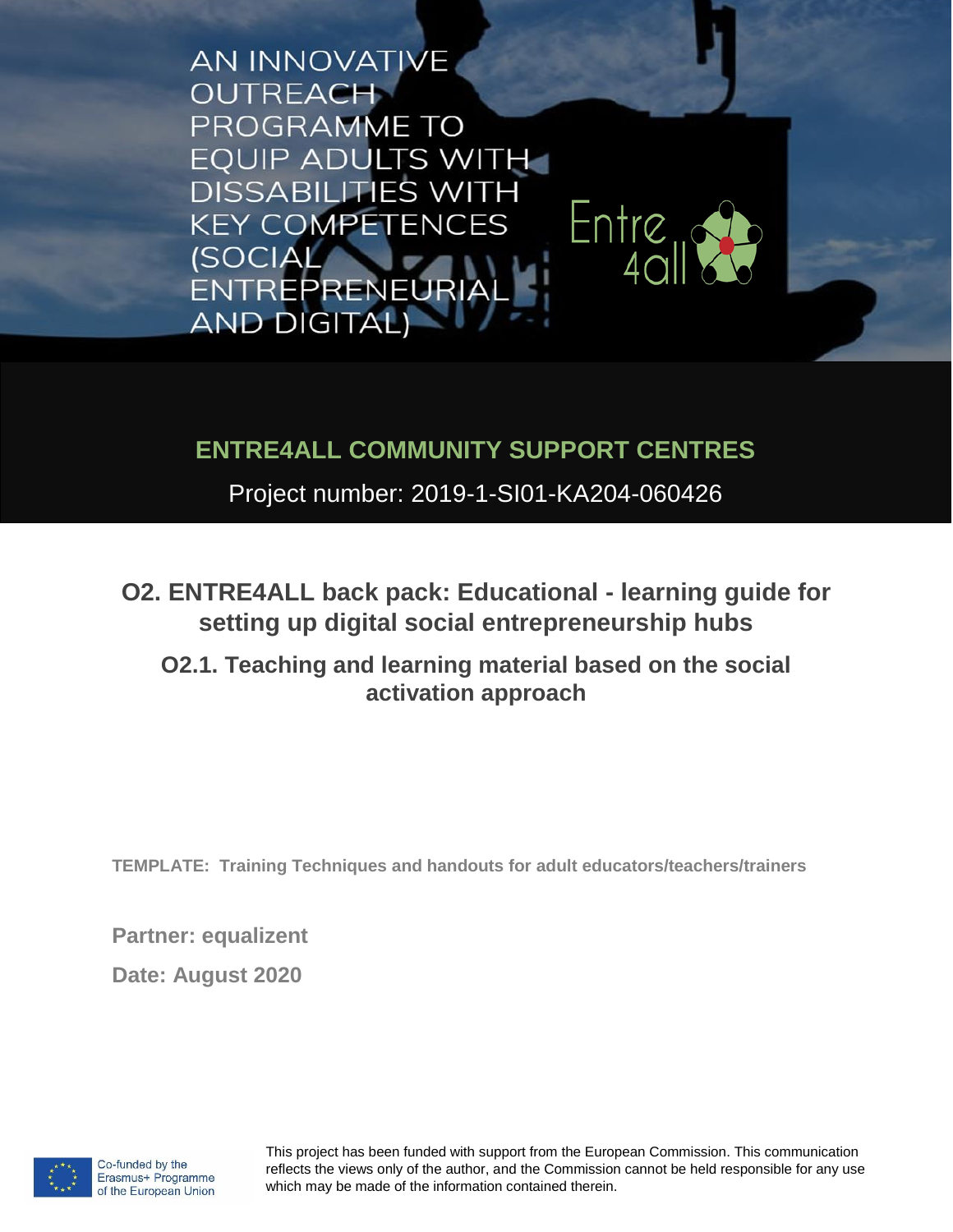

|                                      | Module 3. Financial competences                                                                                                                                                                                                                                                  |
|--------------------------------------|----------------------------------------------------------------------------------------------------------------------------------------------------------------------------------------------------------------------------------------------------------------------------------|
| <b>Activity</b><br><b>Number</b>     | M3-T1-A2                                                                                                                                                                                                                                                                         |
| <b>Topic</b>                         | 1. Choice of financial service                                                                                                                                                                                                                                                   |
| Learning<br><b>Outcomes</b>          | Understanding basic payment and deposit services<br>Knowing how to financing a business: financial needs, funding possibilities                                                                                                                                                  |
| Learning<br>approach                 | $\boxtimes$ Blended-learning opportunities<br>$\boxtimes$ F2F training<br>$\boxtimes$ Individual e-learning<br>$\boxtimes$ Open-distance learning<br>$\boxtimes$ Community work<br>$\boxtimes$ Work-based learning<br>$\boxtimes$ other (debate)                                 |
| <b>Training</b><br><b>Technique</b>  | Blended learning (group activity)                                                                                                                                                                                                                                                |
| <b>Duration</b>                      | $60 - 90$ minutes                                                                                                                                                                                                                                                                |
| <b>Facility/</b><br><b>Equipment</b> | Computer / laptop / tablet / smart phone plus internet access<br>Presentation: software such as PPT, keynote, prezi or similar                                                                                                                                                   |
| <b>Participants</b><br>will need:    | Flipchart paper, pens, pictures<br>If no computers are available, Participants can use smart phones                                                                                                                                                                              |
| <b>Attached</b><br>worksheets        | No worksheet necessary                                                                                                                                                                                                                                                           |
|                                      | Task 1: Brainstorming<br>The trainer introduces the term "capital" and asks the Participants to brainstorm<br>what this means to them (especially with reference to their own capital e.g.<br>personal savings, assets such as car, homeownership etc, investments and<br>more). |
|                                      | Task 2: Research and preparation<br>The trainer divides the class into groups and each group receives a form of<br>financing:                                                                                                                                                    |
| <b>Main Tasks</b><br>/ Procedure     | Borrowed capital<br>Investment loan<br>Overdraft<br>$\bullet$<br>Third-party investor (incl. business angels)<br>Crowdfunding                                                                                                                                                    |
|                                      | Groups conduct online research into their term. Each group should research the<br>meaning of the term, as well as the advantages and disadvantages.                                                                                                                              |
|                                      | <b>Task 3: Presentations</b>                                                                                                                                                                                                                                                     |



This project has been funded with support from the European Commission. This communication reflects the views only of the author, and the Commission cannot be held responsible for any use which may be made of the information contained therein. Submission number: 2019-1-SI01-KA204-060426